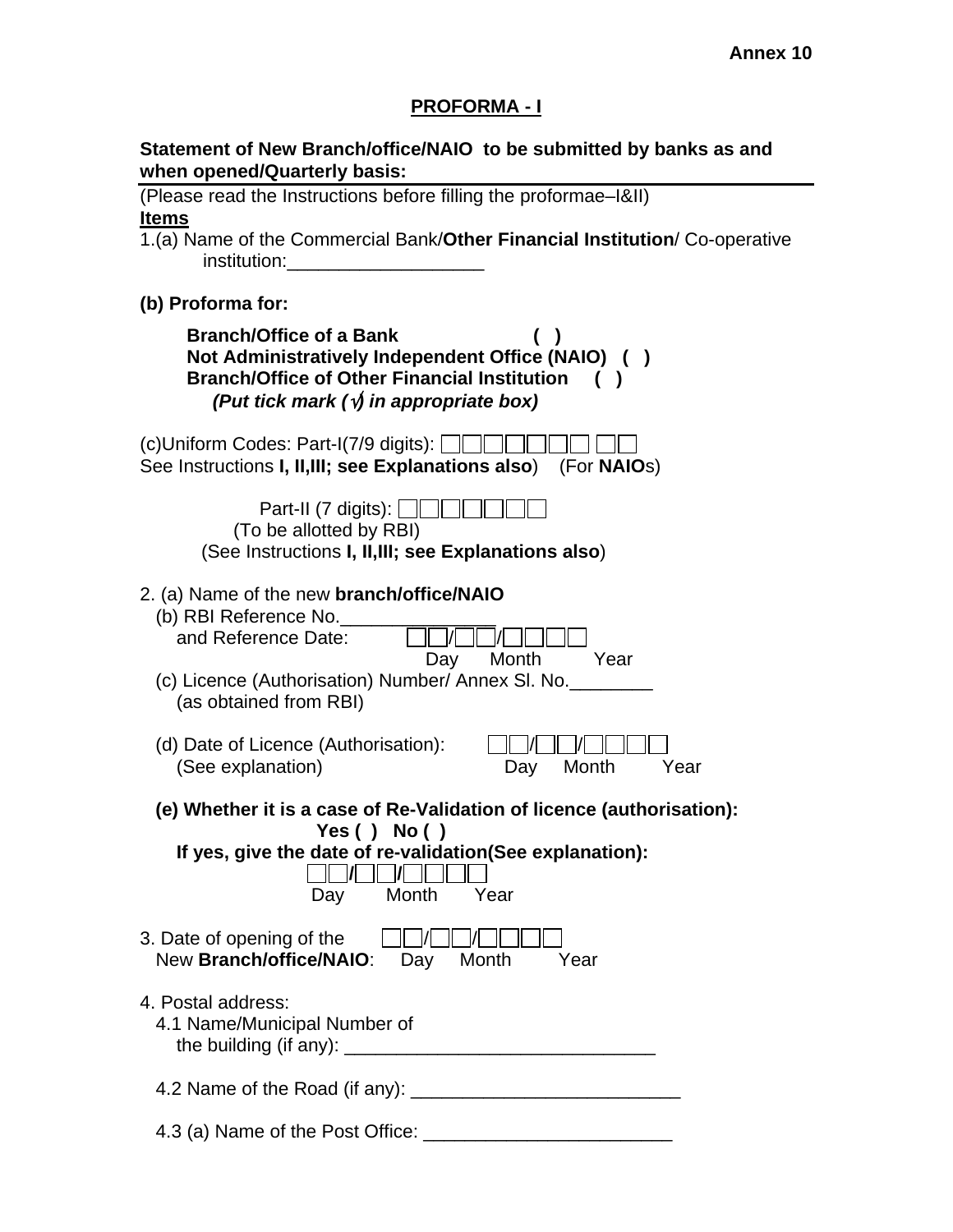| (b) Pin Code: $\Box$                                                                                                                                                                                                                     |
|------------------------------------------------------------------------------------------------------------------------------------------------------------------------------------------------------------------------------------------|
| 4.4 Name of the locality within a<br>(See explanation)<br>4.5 Name of Tehsil/Taluka/Sub-Division: ______________________                                                                                                                 |
| 4.6 Tel.No. /Telex No. (Including STD code): ___________<br>4.7 Fax No.: __________________                                                                                                                                              |
|                                                                                                                                                                                                                                          |
| 5.(a) Name of the centre (revenue village/town/city/<br>Municipality/Municipal Corporation) within<br>the limits of which branch/office is located: _____________<br>(This is a very important aspect: please see explanation)           |
| (b) Name of Community Development Block/Development Block/Tehsil/<br>Taluka/Sub-Division/Mandal/Police Station:                                                                                                                          |
|                                                                                                                                                                                                                                          |
| (e) Population of the Centre (revenue unit)<br>as per latest Census report: ___________________<br>(See explanation)                                                                                                                     |
| 6.<br>Is/are there any other administratively<br>independent bank branch(es)/office(s) other<br>than your <b>branch/office/NAIO in your center:</b> Yes: () No: ()<br>(See explanation and put tick mark $(\sqrt{})$ in appropriate box) |
| 7. (a) Business Status of the new <b>branch/office/NAIO</b> (See explanation):                                                                                                                                                           |
| (b) In case of NAIO, supply the following details (See explanation):                                                                                                                                                                     |
| (i) Name of the base branch/office:                                                                                                                                                                                                      |
| (ii) Uniform code numbers of the base branch/office                                                                                                                                                                                      |
| <u>Part-I (7 digits):</u>                                                                                                                                                                                                                |
| $Part-II(7 \text{ digits})$ :                                                                                                                                                                                                            |
| 8.(i)(a) Status of Central Government Business:                                                                                                                                                                                          |
| (Put tick mark $(\sqrt{y})$ in appropriate box)<br><b>Type of Central Government Business</b>                                                                                                                                            |
| ) No Govt. Business<br>(1)<br><b>Direct Taxes</b><br>(2)                                                                                                                                                                                 |

- *(3) ( ) Departmentalised Ministries Account (DMA)*
- *(4) ( ) Pension*
- *(5) ( ) Bond Issue*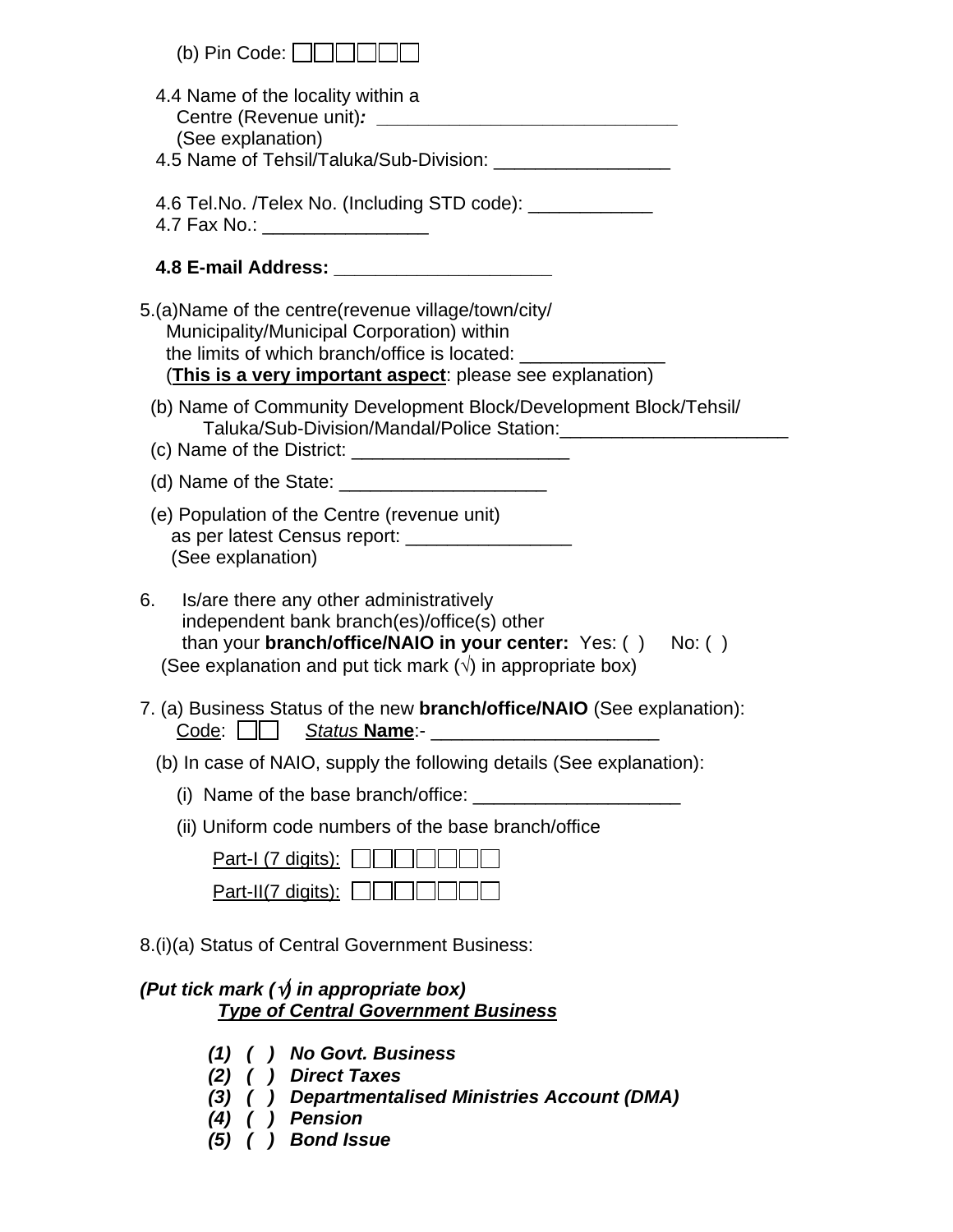(b) Status of State Government Business (i.e. Treasury/Sub treasury business):*(Put tick mark (*√*) in appropriate box)* 

| <b>Type of Treasury/Sub-Treasury Business (State Govt.)</b>                                                                                                                               |
|-------------------------------------------------------------------------------------------------------------------------------------------------------------------------------------------|
| <b>No Govt, Business</b><br>$(1)$ ( )<br>(2) ( ) Treasury Business<br>(3) ( ) Sub-Treasury Business<br>$(4)$ $( )$ Pension<br>$(5)$ ( ) Bond Issue<br>$(6)$ ( ) Others (Specify, if any): |
| (ii) Whether a currency chest is<br>attached to this branch/office:<br>Yes() No()                                                                                                         |
| (A) If "Yes" then state:<br>(a) The type of currency chest: $A( ) B( ) C( )$<br>(put a tick mark $(\sqrt{})$ in appropriate box)                                                          |
| (b) Date of establishment<br>Month<br>of currency chest:<br>Day<br>Year                                                                                                                   |
| (c) Currency chest code Number: $\Box$<br>(8- digit Code allotted by Department of Currency<br>Management (DCM) is to be written)                                                         |
| (d) Mention type of area in which currency chest is<br>located:<br>(State "type of area" code: See the explanation)                                                                       |
| <u>Code: J Type of Area:</u>                                                                                                                                                              |
| (B) If "NO" then, supply particulars of the nearest<br>branch/office having currency chest facility:<br>(a) Bank Name:                                                                    |
| (b) Branch Name: _________                                                                                                                                                                |
| (c) Part-I of Uniform code: $\Box$                                                                                                                                                        |
|                                                                                                                                                                                           |
|                                                                                                                                                                                           |
| (iii) Whether there is a repository<br>attached to this branch/office? Yes () No ()<br>(put a tick mark $(\sqrt{})$ in appropriate box)                                                   |
| (iv) Whether a small coin-depot is<br>attached to this branch/office? Yes ()<br>No( )<br>(Put a tick mark $(\sqrt{})$ in appropriate box)                                                 |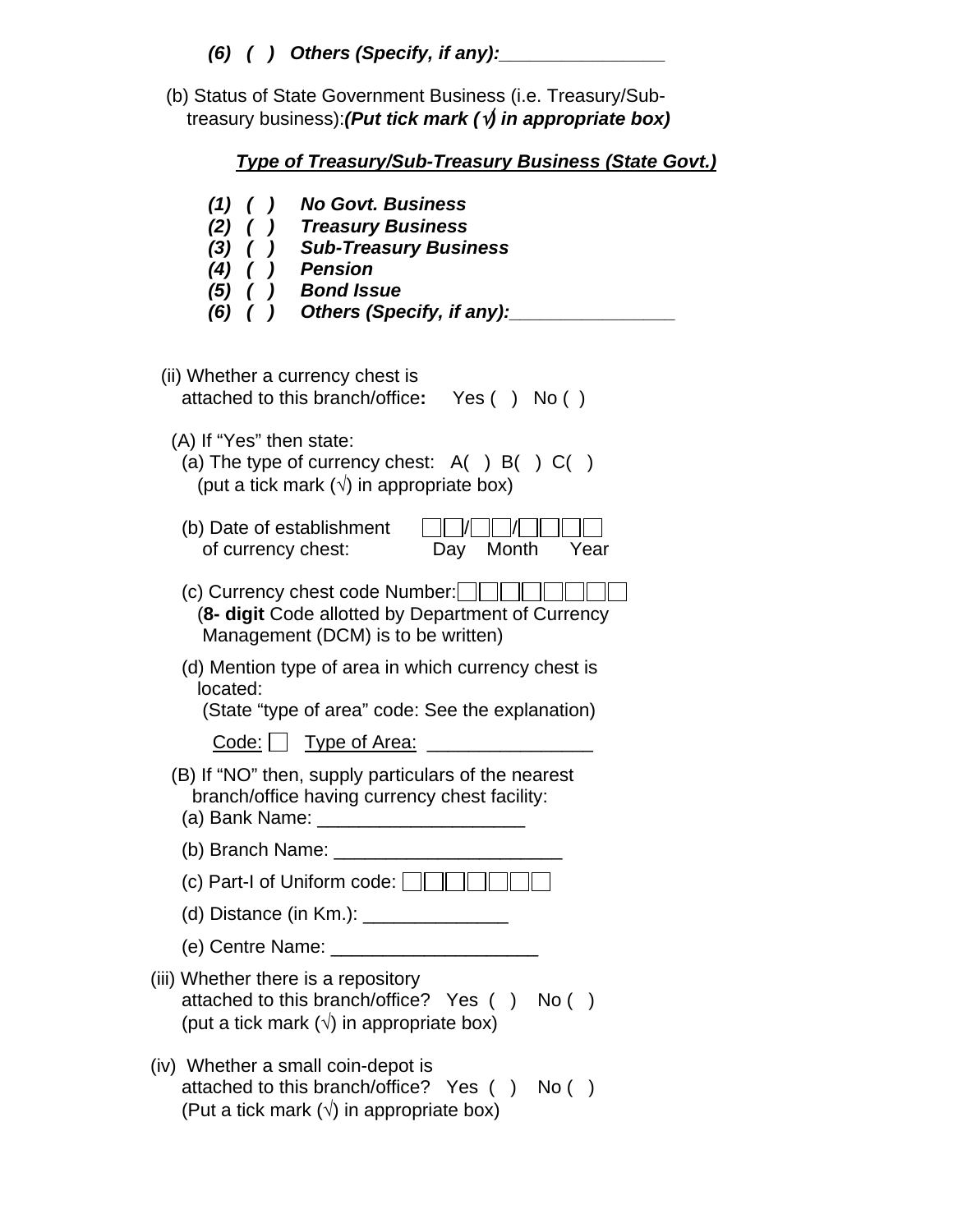- (v) **Whether any NAIO is attached to the branch having Currency Chest/Repository/Small Coin-depot facility?**
	- **(Put a tick mark (**√**) in appropriate box) Yes ( ) No ( )**
- 9. Nature of Business conducted by the **branch/office/NAIO**:

*(Put tick mark (*√*) in appropriate box/boxes)*

**Name**

- *(1) ( ) Banking Business*
- *(2) ( ) Merchant Banking Business*
- *(3) ( ) Foreign Exchange*
- *(4) ( ) Gold deposit*
- *(5) ( ) Insurance*
- *(6) ( ) Administrative/Controlling Office*
- *(7) ( ) Training Centre*
- *(8) ( ) others(please specify, if any)---------*
- 10. (a) Authorised Dealer Category of the branch/office:  $A() B() C()$ (Put a tick mark  $(\sqrt{})$  in appropriate box)
	- (b) Date of Authorisation:  $\Box$ Day Month Year
	- (c) In the case of 'C' Category office, write name and uniform code numbers of `A' or `B' Category branch/office through which its foreign exchange transactions are settled:
		- $(i)$  Name of the branch/office:
		- (ii)Uniform code Numbers of the branch/office:

| Part-I: $\ \ \ \ \ \ \ \ $           Part-II: $\ \ \ \ $ |            |
|----------------------------------------------------------|------------|
| (7 digits)                                               | (7 digits) |

- 11. Technological facility of Branch/Office: *(Put tick mark (*√*) in appropriate box) Technological Facility*
	- *(1) ( ) Not yet Computerised*
	- *(2) ( ) Partially Computerised*
	- *(3) ( ) Fully Computerised*
- 12. Communication Facility available in the **Branch/Office/NAIO**: *(Put tick mark (*√*) in appropriate box) Communication Facility* 
	- (*1) ( ) NO NETWORK*
	- *(2) ( ) INFINET*
	- *(3) ( ) INTERNET*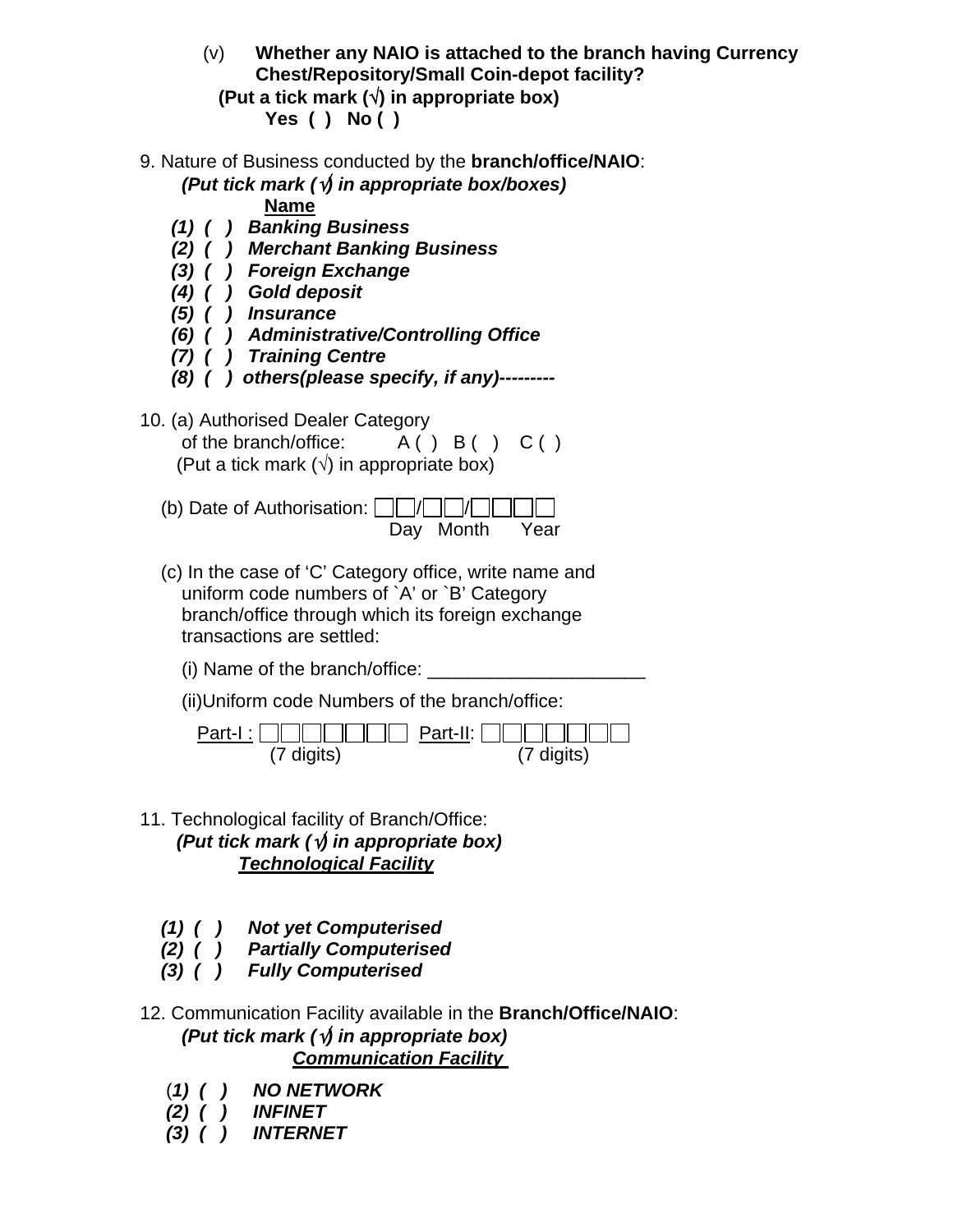| (4) (<br>(5)<br>$(6)$ ( ) | <i><b>INTRANET</b></i><br><b>CORE BANKING SOLUTION</b><br>Others (Please specify, if any) |
|---------------------------|-------------------------------------------------------------------------------------------|
|                           | 13. Magnetic Ink Code Reader<br>(MICR Code) number of the branch/office/NAIO: __          |
|                           | 14. Any other particulars (please specify):                                               |

15. For RBI use only:

- (a) AD Region Office Code:
- (b) Census Classification Code:
- (c) Full Postal Address: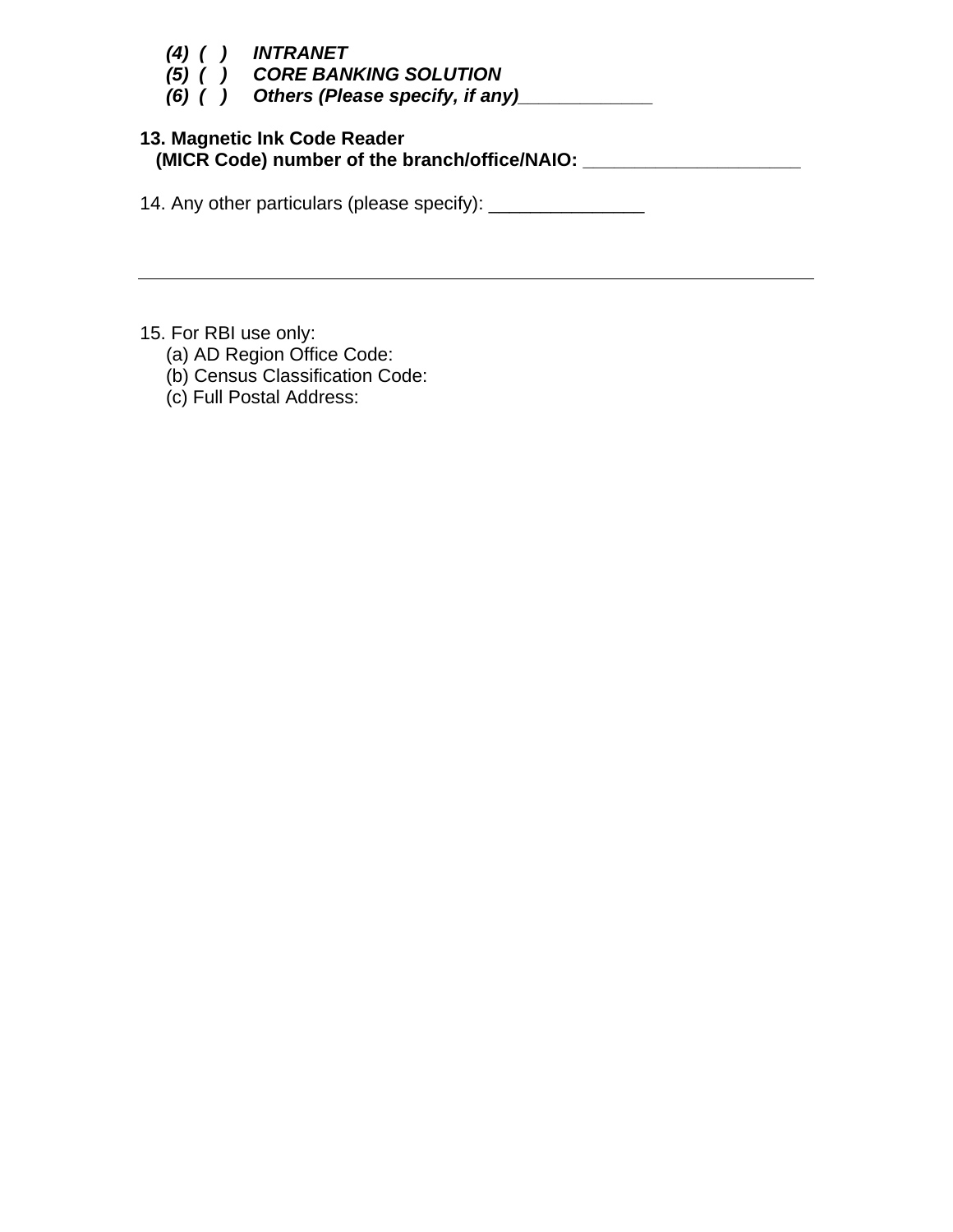### **PROFORMA- II**

**Statement of change in Status/Merger/***Conversion/***Closure etc. of Existing Branch/office/NAIO to be submitted by banks to RBI as and when effected/Quarterly basis :** 

(Please read all Instructions and explanations before filling the proforma. The explanatory notes provided in brackets against various items in Proforma – II relate to the item numbers in Proforma – I shown under "EXPLANATIONS OF ITEMS IN PROFORMA – I" enclosed)

\_\_\_\_\_\_\_\_\_\_\_\_\_\_\_\_\_\_\_\_\_\_\_\_\_\_\_\_\_\_\_\_\_\_\_\_\_\_\_\_\_\_\_\_\_\_

Name of the Bank/Other Financial Institution/Co-operative institution:-

### **A. Change in Status/ A.D.Category/Nature of Business/Postal address of Branch/office/NAIO:**

- 1. Name of the **branch/office/NAIO** (See explanation in item no.2(a)):
	- **(a) Old Name: \_\_\_\_\_\_\_\_\_\_\_\_\_\_\_\_\_\_**

| (b)                                    | <b>Current Name:</b>                                                                                                                                                                                                         |                                                                                   |
|----------------------------------------|------------------------------------------------------------------------------------------------------------------------------------------------------------------------------------------------------------------------------|-----------------------------------------------------------------------------------|
| (c)                                    | Date of Change in Name:                                                                                                                                                                                                      | Month<br>Day<br>Year                                                              |
|                                        | 2. Uniform Code (Existing):<br>(a) Part-I (7/9 digits): $\Box$                                                                                                                                                               |                                                                                   |
|                                        | (b) Part-II (7 digits) : $\Box$                                                                                                                                                                                              |                                                                                   |
|                                        |                                                                                                                                                                                                                              | 3. Change in Business status of the <b>Branch/office/NAIO</b> (See explanation in |
|                                        | item $no.7(a)$ :                                                                                                                                                                                                             |                                                                                   |
| (a)                                    |                                                                                                                                                                                                                              | Code:                                                                             |
|                                        |                                                                                                                                                                                                                              | Code:                                                                             |
|                                        | (c) Date of Change in status (if any):                                                                                                                                                                                       | Month<br>Year<br>Day                                                              |
|                                        | 4. Change in Nature of Business:<br>(Put tick mark $(\sqrt{y})$ in appropriate box)                                                                                                                                          |                                                                                   |
| Old<br>(a)                             | <u>Name</u>                                                                                                                                                                                                                  | Current                                                                           |
| (1)<br>(3)<br>(5)<br>(6)<br>(1)<br>(8) | <b>Banking Business</b><br><b>Merchant Banking Business</b><br>Foreign Exchange<br>Gold deposit<br><i><b>Insurance</b></i><br>Administrative/Controlling Office<br><b>Training Centre</b><br>Others (Please specify, if any) |                                                                                   |

(b Date of Change in nature of business (if any):  $\Box$ Day Month Year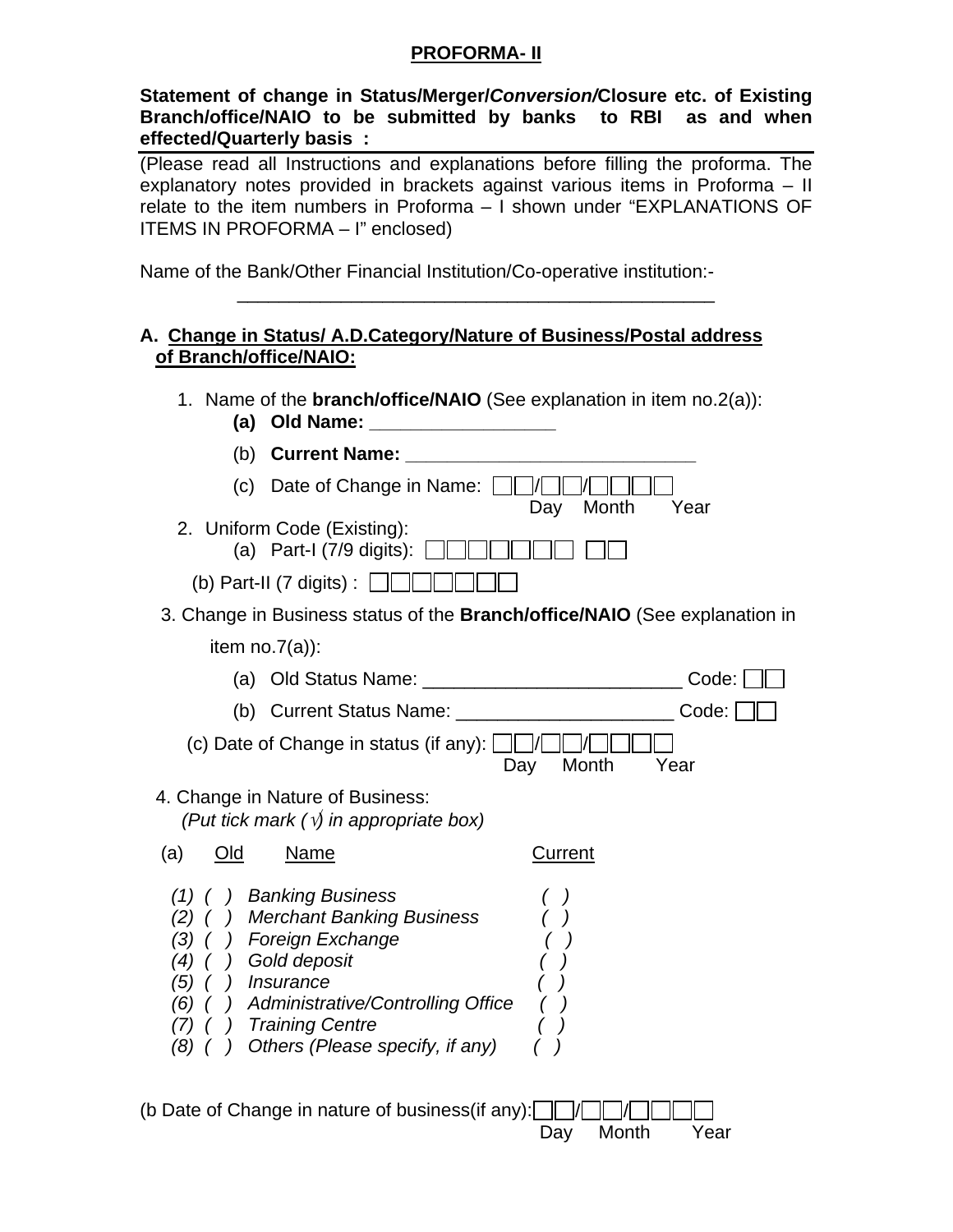5.(a) Change in Technological Facility of the **Branch/office/NAIO:**  *(Put tick mark (*√*) in appropriate box) Old Technological Facility Current (1) ( ) Not yet Computerised ( ) (2) ( ) Partially Computerised ( ) (3) ( ) Fully Computerised ( )*  (b) Date of Change in technological Facility:  $\Box$  /  $\Box$  /  $\Box$   $\Box$   $\Box$  Day Month Year 6. *(a)* Communication Facility of **Branch/Office/NAIO**: *(Put tick mark (*√*) in appropriate box) Old Communication Facility Current (1) ( ) NO NETWORK ( ) (2) ( ) INFINET ( ) (3) ( ) INTERNET*<br>*(4) ( ) INTRANET (4) ( ) INTRANET ( ) (5) ( ) CORE BANKING SOLUTION ( ) (5) ( ) Others ( ) (Please specify, if any)\_\_\_\_\_\_\_\_\_\_\_\_\_\_*  **Date of Change in Communication Facility:**  $\Box$ **/** $\Box$ **/** Day Month Year 7. State Authorised Dealer Category of the Branch/office: a) Old Category : \_\_\_\_\_\_\_\_\_\_\_\_\_\_\_\_\_\_\_\_\_\_\_\_\_ b) New/Changed Category : \_\_\_\_\_\_\_\_\_\_\_\_\_\_\_\_\_\_\_\_\_\_\_\_\_ Further, put tick mark  $(\sqrt{})$  in appropriate box : Upgraded ( ) Degraded ( ) Newly Authorised ( ) c) Date of Upgradation/Degradation/ Authorisation: **/ /** Day Month Year  **d) If a branch doing general banking business is assigned additional responsibility of handling foreign exchange business and belongs to AD Category "C", then give uniform code number of the Link Branch/office through which its transactions are reported:** 

 **Part-I(7 digits):**  $\Box$   $\Box$   $\Box$  **Part-II(7 digits):** 

 **e) If a link office of an existing "C" category branch is changed, then provide Part-I & II codes of the new link office:** 

| Part-I(7 digits): $\Box$                      |
|-----------------------------------------------|
| Part-II(7 digits): $\Box \Box \Box \Box \Box$ |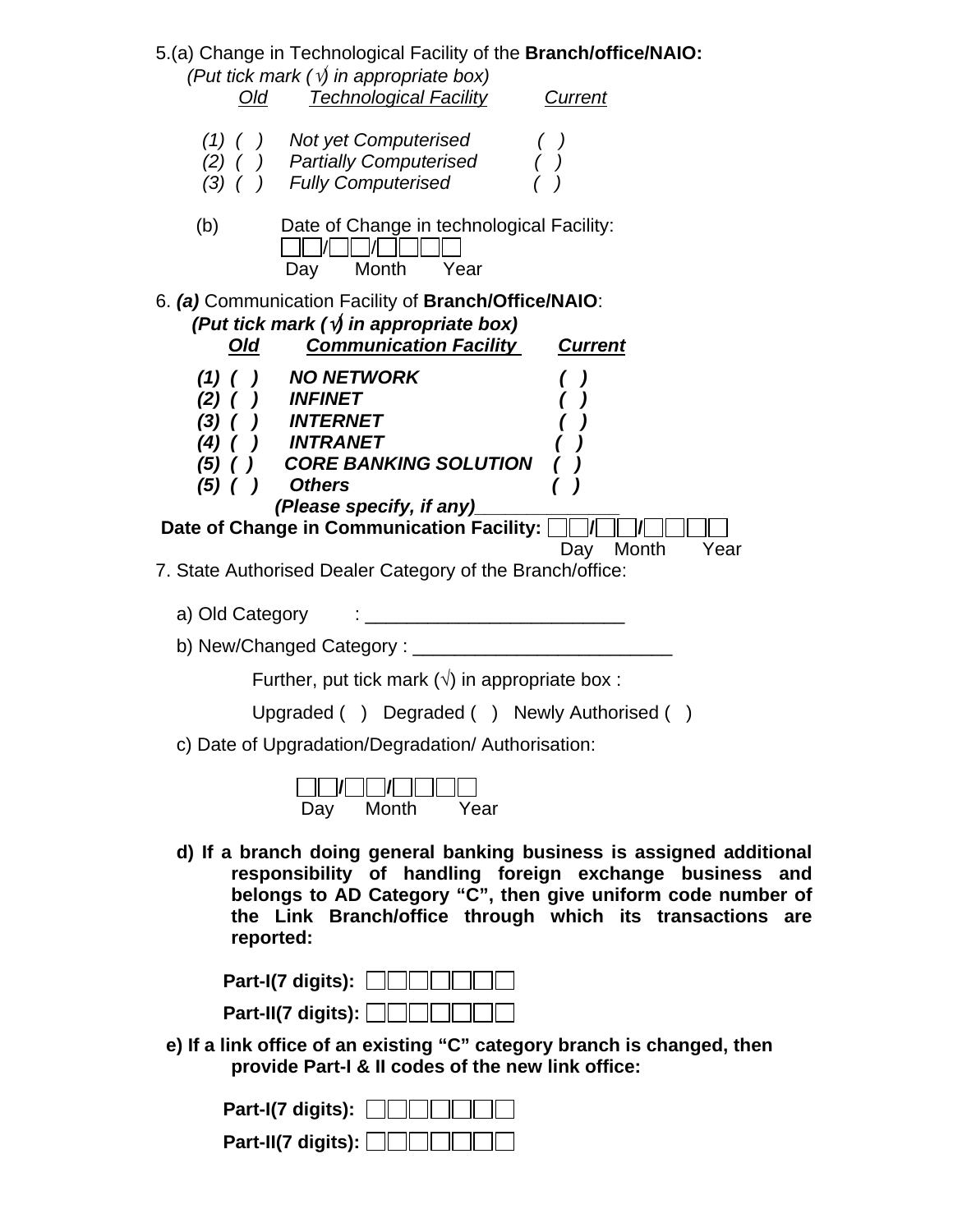**f) If "A"/"B" category AD branch is downgraded to "C" category, then give uniform code number of the Link Branch/office through which the transactions of the downgraded "C" category AD branch is reported:** 

| Part-I(7 digits): $\Box$  |
|---------------------------|
| Part-II(7 digits): $\Box$ |

**g) If 'A'/'B' category AD branch, which has been working as a link office to one or more 'C' category AD branch(es), is downgraded to "C" category AD branch, then provide Part – I code(s) of the AD branch(es) which has/have been assigned the link office role to the said 'C' category branch(es):** 

| UCN of 'C' category branch                                        | <b>UCN of Link office</b> |
|-------------------------------------------------------------------|---------------------------|
| Part - I: $\ \ \ \ \ \ \ \ \ $           Part - I: $\ \ \ \ \ \ $ |                           |
| Part - I: $\Box$                                                  |                           |
|                                                                   |                           |

**(If the list of "C" category branches is large, then enclose the list) h) If a branch doing general banking business alone/"C" category** 

**AD branch is assigned or upgraded to "A"/"B" category AD branch, then part-I code of all "C" category branches, which will be linked to the newly upgraded AD branch should be listed: Part-I(7 digits):**  $\Box$   $\Box$   $\Box$   $\Box$ 

| Part-I(7 digits): $\Box$ |
|--------------------------|

 **(If the list of "C" category branches is large, then enclose the list)** 

 8. Details in respect of change, if any, in the status of currency chest/ repository/ coin-depot/ Govt. business, etc. (including opening/ shifting/ conversion/ closure). In all these cases of shifting/conversion/ closure please mention the date also:

| (a) (i) Central Government Business:<br>(Put tick mark ( $\sqrt{y}$ in appropriate box)<br><b>Type of Govt. Business</b><br><b>Old</b><br><b>No Govt. Business</b><br><b>Direct Taxes</b><br><i>Departmentalised Ministries Account(DMA)</i><br>(3)<br><b>Pension</b><br><b>Bond Issue</b><br>(5)<br>Others (specify, if any):<br>$(6)$ ( ) | New |
|---------------------------------------------------------------------------------------------------------------------------------------------------------------------------------------------------------------------------------------------------------------------------------------------------------------------------------------------|-----|
| (ii) Date of Change:<br>Month<br>′ear<br>עaע                                                                                                                                                                                                                                                                                                |     |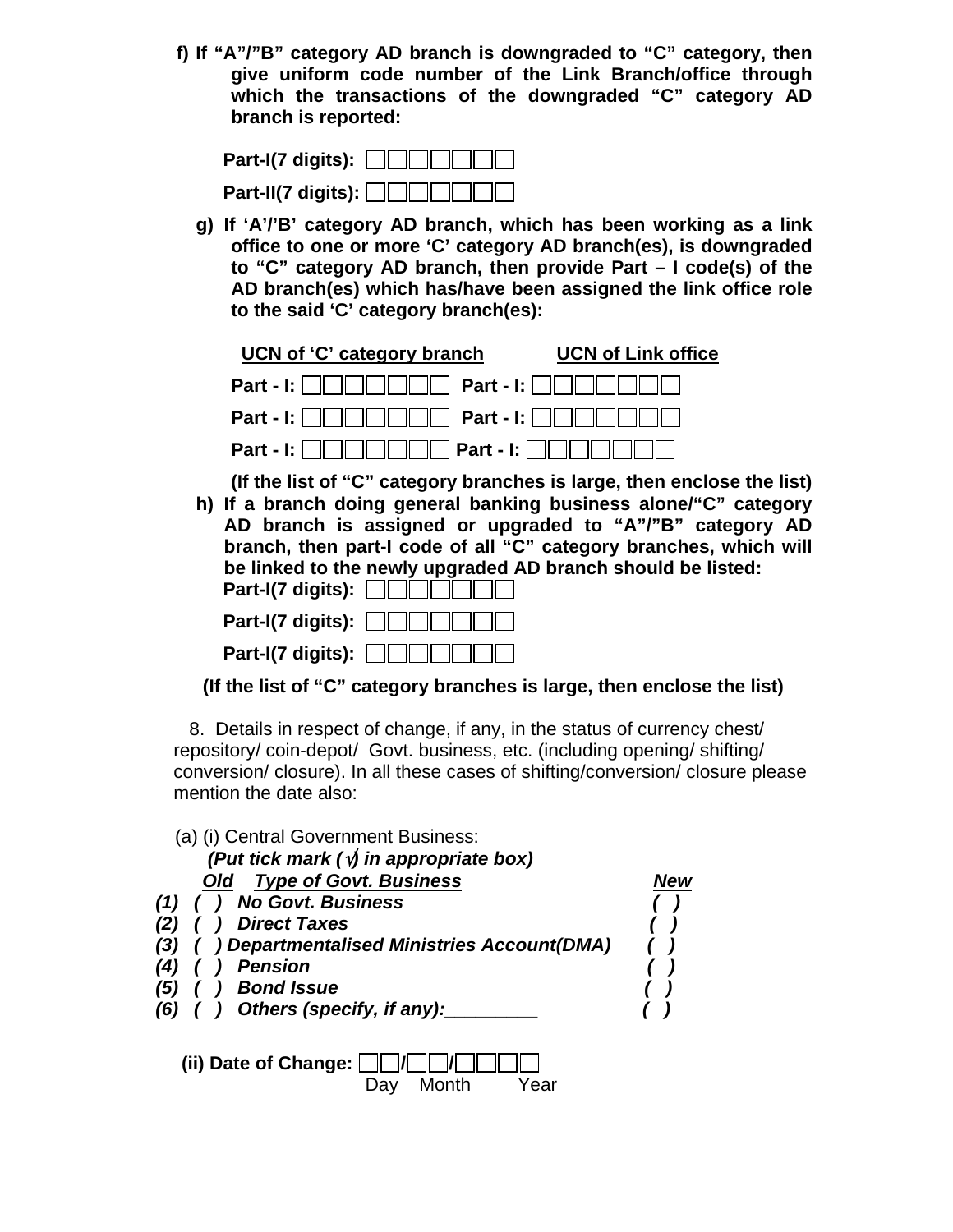(b) (i) Treasury/ Sub-Treasury Business (State Govt. Business): *(Put tick mark (*√*) in appropriate box)* 

|                                  | Old Type of Treasury/Sub-Treasury Business<br><b>New</b>                                                                                                                                                                                                                                                                                                                                                                                                                                                                                                              |
|----------------------------------|-----------------------------------------------------------------------------------------------------------------------------------------------------------------------------------------------------------------------------------------------------------------------------------------------------------------------------------------------------------------------------------------------------------------------------------------------------------------------------------------------------------------------------------------------------------------------|
| $(1)$ (<br>(2)<br>$(3)$ (<br>(5) | <b>No Govt. Business</b><br>) Treasury Business<br>) Sub-Treasury Business<br>(4) ( ) Pension<br>) Bond Issue<br>$($ )<br>$(6)$ ( ) Others (Specify, if any):<br>(ii) Date of Change: $\Box$<br>Month<br>Year<br>Day<br>(c) State Currency Chest Type:                                                                                                                                                                                                                                                                                                                |
|                                  | Old: ( ) Current: (<br>Date of Change: $\Box$<br>Month<br>Year<br>Day                                                                                                                                                                                                                                                                                                                                                                                                                                                                                                 |
|                                  | (d) If authorised newly for currency chest, then indicate<br>(i) type of currency chest (put tick $(\sqrt{})$ mark in appropriate box):<br>B() C()<br>A ( )<br>(ii) Date of authorisation: $\ \cdot\ $<br>$\vert \vert \vert \vert \vert \vert$<br>Day Month<br>Year<br>(iii) Currency chest code Number: $\Box$<br>(8- digit Code allotted by Department of Currency<br>Management (DCM) is to be written)<br>(iv) Mention type of area in which currency chest is located<br>(State "type of area" code: See the explanation)<br>Code: Type of Area: ______________ |
|                                  |                                                                                                                                                                                                                                                                                                                                                                                                                                                                                                                                                                       |
| (i) Old                          | 9. Full postal address: (See explanations in item nos. 4.1 to 4.8)                                                                                                                                                                                                                                                                                                                                                                                                                                                                                                    |
| (a)                              | Name/Municipal Number of the building (if any): _____________                                                                                                                                                                                                                                                                                                                                                                                                                                                                                                         |
| (b)                              | Name of the Road (if any): ________________                                                                                                                                                                                                                                                                                                                                                                                                                                                                                                                           |
| (c)                              | (i) Name of the Post Office: $\frac{1}{2}$<br>(ii) Pin Code: $\ \ \ \ \ \ $                                                                                                                                                                                                                                                                                                                                                                                                                                                                                           |
| (d)                              | Name of the locality within the Centre (Revenue unit): ______                                                                                                                                                                                                                                                                                                                                                                                                                                                                                                         |
| (e)                              | Name of the Centre (Revenue unit): _____________________                                                                                                                                                                                                                                                                                                                                                                                                                                                                                                              |
| (f)                              | Name of Community Development Block/Development                                                                                                                                                                                                                                                                                                                                                                                                                                                                                                                       |
|                                  | Block/Tehsil/Taluka/Sub-Division/                                                                                                                                                                                                                                                                                                                                                                                                                                                                                                                                     |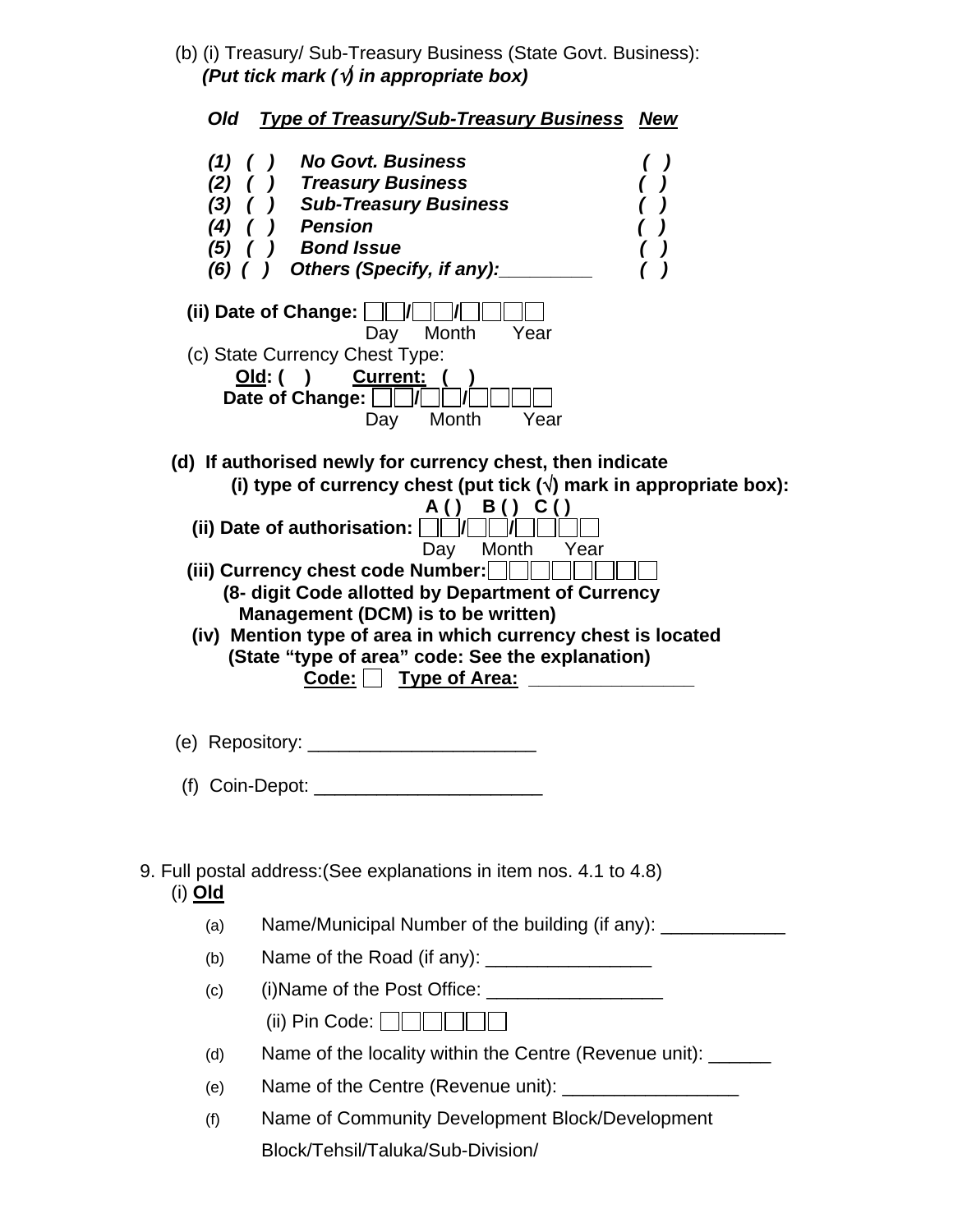|              | Mandal/Police Station:                                                                   |
|--------------|------------------------------------------------------------------------------------------|
| (g)          | Tel.No. /Telex No. (Including STD code): _____________                                   |
| (h)          | Fax No.: _________________________                                                       |
| (i)          | E-mail Address: ________________________                                                 |
| (ii) Current |                                                                                          |
| (a)          | Name/Municipal Number of the building (if any): ______                                   |
| (b)          |                                                                                          |
| (c)          |                                                                                          |
|              | (ii) Pin Code: $\Box$ $\Box$ $\Box$ $\Box$ $\Box$                                        |
| (d)          | Name of the locality within the Centre (Revenue unit):                                   |
| (e)          |                                                                                          |
| (f)          | Name of Community Development Block/Development                                          |
|              | Block/Tehsil/Taluka/Sub-Division/ Mandal/Police                                          |
|              | Station: Station:                                                                        |
|              |                                                                                          |
| (g)          | Tel.No. /Telex No. (Including STD code): ______________                                  |
| (h)          | Fax No.: _____________________________                                                   |
| (i)          |                                                                                          |
|              | (iii) Date of change of address: $\Box$ $\Box$ $\Box$ $\Box$ $\Box$<br>Month Year<br>Day |
|              | 10. (i) If the <b>branch/office/NAIO</b> is relocated to a different centre<br>(revenue) |
|              | unit) furnish details of the current centre:                                             |
|              | (See explanations in item nos. $2(a)$ , $5(a)$ , $5(b)$ and $5(e)$ for                   |
|              | $(a), (b), (c)$ and $(f)$ respectively)                                                  |
| a)           |                                                                                          |
| b)           |                                                                                          |
| $\mathsf{C}$ | Name of Community Development Block/Development                                          |
|              | Block/Tehsil/Taluka/Sub-Division/                                                        |
|              | Mandal/Police Station:_________________                                                  |
| $\mathsf{d}$ |                                                                                          |
| e)           |                                                                                          |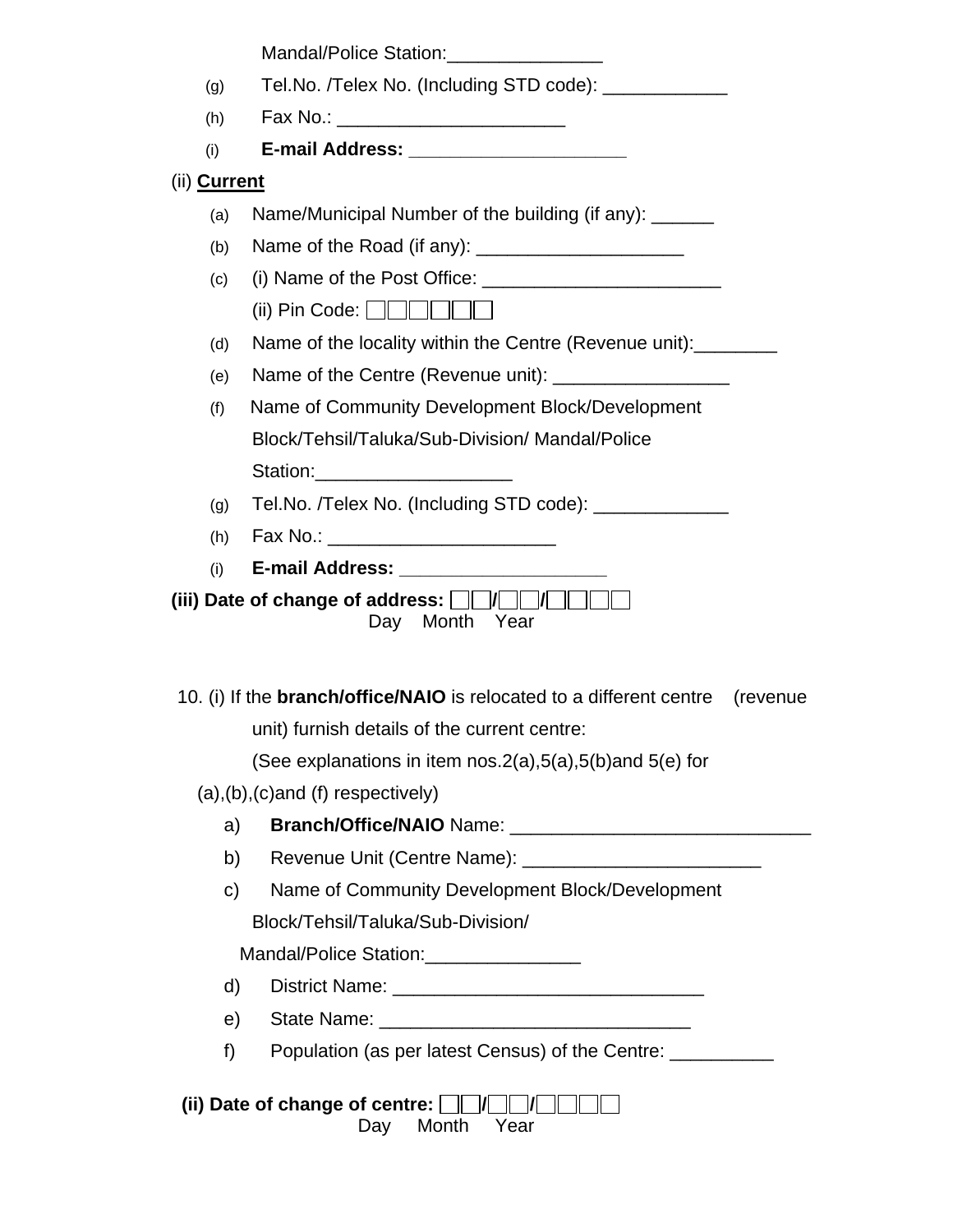# 11. **If the branch/office/NAIO is relocated to a different centre, give the**  *reasons for relocation:*\_\_\_\_\_\_\_\_\_\_\_\_\_\_\_\_\_\_\_\_\_\_\_\_\_\_

| (a)                                                      | Licence No/ Authorisation and Annex SI.No.                              |  |  |  |
|----------------------------------------------------------|-------------------------------------------------------------------------|--|--|--|
| (b)                                                      | Licence suitably amended on $\Box$<br>Month<br>Day<br>Year              |  |  |  |
|                                                          | by RBI Regional Offices at _____                                        |  |  |  |
|                                                          | (c) Ref. No.& Date of RBI Central Office's approval:                    |  |  |  |
|                                                          | Ref. No.: ________________________ Date: [<br>Day Month<br>Year         |  |  |  |
|                                                          | 12. In case of change/closure of base branch/office of an NAIO provide: |  |  |  |
|                                                          | (a) Part-I code of old base branch/office: $\ \cdot\ $                  |  |  |  |
|                                                          | (b) Part–I code of new base branch/office:                              |  |  |  |
| 13.                                                      | Any other particulars:                                                  |  |  |  |
|                                                          |                                                                         |  |  |  |
| B. Closure/ Merger/Conversion of the Branch/Office/NAIO: |                                                                         |  |  |  |
|                                                          |                                                                         |  |  |  |
|                                                          | 1. Advice for Closure () Merger() Conversion()                          |  |  |  |
|                                                          | (Put tick mark $(\sqrt{)}$ against appropriate box)                     |  |  |  |

2. **Branch/Office/NAIO** Name (See explanation in item no.2(a)):

|  | 3. Uniform Codes (See explanation in item no.1(b)): |  |  |  |  |  |
|--|-----------------------------------------------------|--|--|--|--|--|
|--|-----------------------------------------------------|--|--|--|--|--|

 $Part-I: \Box \Box \Box \Box \Box \Box \Box \Box \Box$  Part - II:  $\Box \Box \Box \Box \Box \Box$ 

4. (a)Postal address of **branch/office/NAIO**:

(See explanation in item nos. 4.1 to 4.8)

- (i) Name/Municipal Number of the building (if any):  $\frac{1}{\sqrt{1-\frac{1}{\sqrt{1-\frac{1}{\sqrt{1-\frac{1}{\sqrt{1-\frac{1}{\sqrt{1-\frac{1}{\sqrt{1-\frac{1}{\sqrt{1-\frac{1}{\sqrt{1-\frac{1}{\sqrt{1-\frac{1}{\sqrt{1-\frac{1}{\sqrt{1-\frac{1}{\sqrt{1-\frac{1}{\sqrt{1-\frac{1}{\sqrt{1-\frac{1}{\sqrt{1-\frac{1}{\sqrt{1-\frac{1}{\sqrt{1-\frac{1}{\sqrt{1-\frac{1}{\$
- (ii) Name of the Road (if any):  $\frac{1}{2}$   $\frac{1}{2}$   $\frac{1}{2}$   $\frac{1}{2}$   $\frac{1}{2}$   $\frac{1}{2}$   $\frac{1}{2}$   $\frac{1}{2}$   $\frac{1}{2}$   $\frac{1}{2}$   $\frac{1}{2}$   $\frac{1}{2}$   $\frac{1}{2}$   $\frac{1}{2}$   $\frac{1}{2}$   $\frac{1}{2}$   $\frac{1}{2}$   $\frac{1}{2}$   $\frac{1}{2}$
- (iii) (A) Name of the Post Office: \_\_\_\_\_\_\_\_\_\_\_\_\_\_\_\_\_\_\_\_\_\_
	- $(B)$  Pin Code:  $\Box \Box \Box \Box \Box$
	- (iv) Name of the locality within the Centre (Revenue unit): \_\_\_\_\_\_
	- (v) Name of Community Development Block/Development Block/Tehsil/ Taluka/Sub-Division/Mandal/Police Station:\_\_\_\_\_\_\_\_\_\_\_\_\_\_\_\_\_
- (vi) Tel.No. /Telex No. (Including STD code):
- **(vii) Fax No.: \_\_\_\_\_\_\_\_\_\_\_\_\_\_\_\_\_**

\_\_\_\_\_\_\_\_\_\_\_

- **(viii) E-mail Address: \_\_\_\_\_\_\_\_\_\_\_\_\_\_\_\_\_\_\_\_\_\_\_\_\_\_**
- (b) Centre Name:  $\blacksquare$

|  | (See explanation in item no.5(a)) |  |  |
|--|-----------------------------------|--|--|
|--|-----------------------------------|--|--|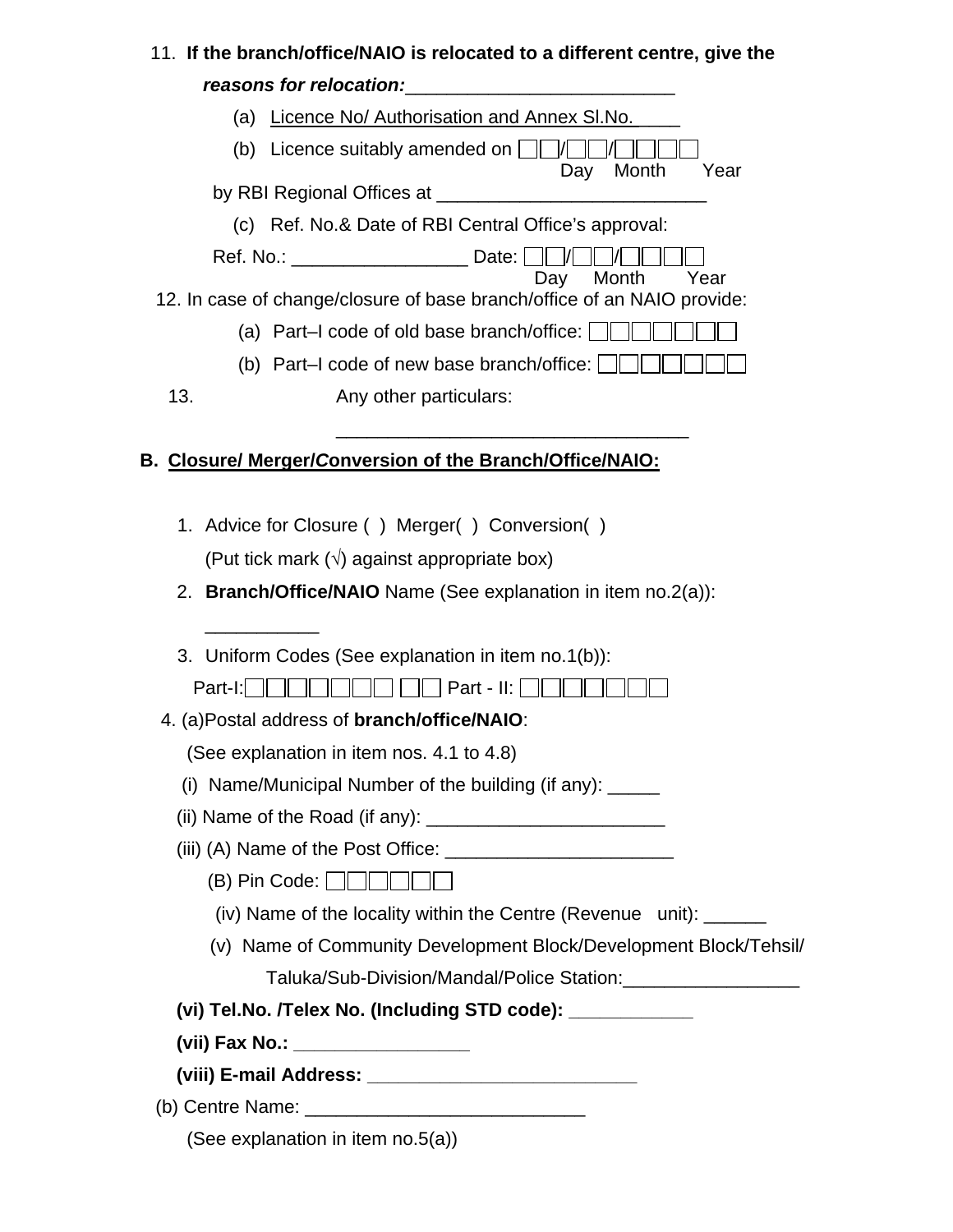| (e) Population of the centre (revenue unit) as per latest Census Report:                                                 |
|--------------------------------------------------------------------------------------------------------------------------|
| (See explanation in item no.5(e))                                                                                        |
| 5. Date of Closure/Merger/Conversion:      /<br>Month<br>Year<br>Day                                                     |
| 6. RBI reference No. & date of approval:                                                                                 |
| Reference No.: Date:<br>Month<br>Year<br>Day                                                                             |
| 7. Reason for Closure/Merger/Conversion: ____________                                                                    |
| 8. Licence surrendered for _________________ on $\Box$<br>(Name of branch/office/NAIO) Day<br>Month<br>Year              |
|                                                                                                                          |
| 9. In case of closure/merger of 'A'/'B' category AD branch, which has been                                               |
| working as a link office to one or more 'C' category AD branch(es), provide                                              |
| Part – I code of the AD branch(es) which has/have been assigned the link                                                 |
| office role to the said 'C' category branch(es):                                                                         |
| <b>UCN of Link office</b><br>UCN of 'C' category branch                                                                  |
| Part - I: $\parallel \ \parallel \ \parallel$<br>Part - $\vert$ : $\vert$                                                |
| Part - $\vert$ :<br>Part - $\vert$ : $\vert$                                                                             |
| Part - $\vert$ :<br>Part - $\vert$ :                                                                                     |
| (If the list of "C" category branches is large, then enclose the list)                                                   |
| 10. If the branch/office is converted into NAIO then type of the NAIO:<br>(See explanation in item no.7(a)(IV))<br>Code: |
| 11. Particulars of the Base/Absorbing Branch/office:                                                                     |
| In case of Conversion into NAIO:<br>(a)                                                                                  |
| i) Base Branch/Office Name:                                                                                              |
| ii) Uniform Codes: Part - I (7 digits): $\Box$                                                                           |
| $Part - II(7 \text{ digits}): \Box \Box \Box \Box \Box \Box$                                                             |
|                                                                                                                          |
| (b) In case of Merger/Absorption of branches/offices/NAIOs:                                                              |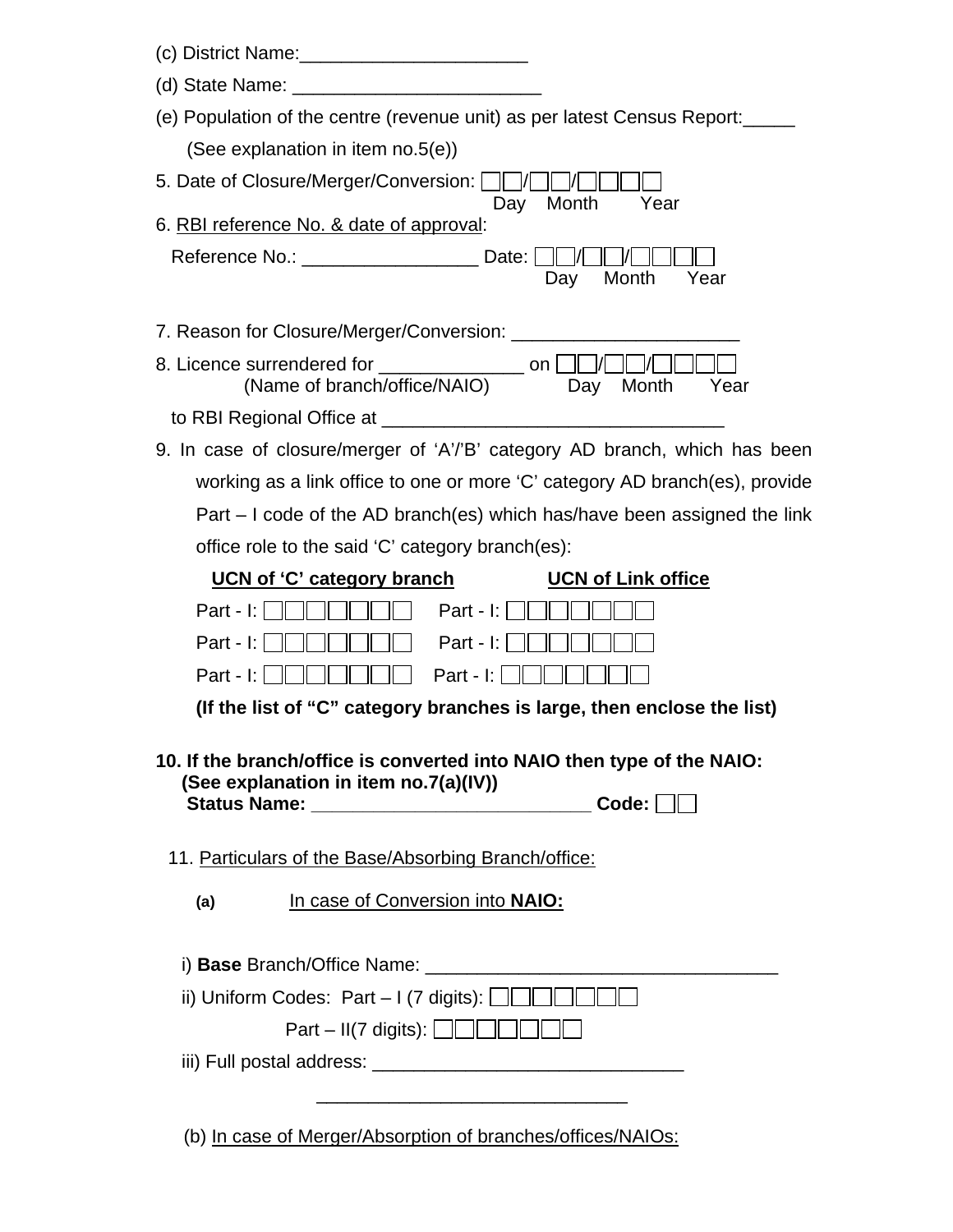| i) Absorbing Branch/Office Name: |                             |
|----------------------------------|-----------------------------|
|                                  |                             |
|                                  | Part – II(7 digits): $\Box$ |
|                                  |                             |

(c) If a branch, which is working as a base branch for some NAIOs, is closed/converted into NAIO/merged with another branch, then the base branch details of the NAIOs, which were earlier linked to the closed/converted/merged branch, should be provided:

| i) Base Branch/Office Name:                                           |  |
|-----------------------------------------------------------------------|--|
| ii) Uniform Codes: Part - I (7 digits): $\Box$                        |  |
| Part – II(7 digits): $\Box$ $\Box$ $\Box$ $\Box$ $\Box$ $\Box$ $\Box$ |  |

iii) Full postal address: \_\_\_\_\_\_\_\_\_\_\_\_\_\_\_\_\_\_\_\_\_\_\_\_\_\_\_\_\_\_

 $\frac{1}{\sqrt{2}}$  ,  $\frac{1}{\sqrt{2}}$  ,  $\frac{1}{\sqrt{2}}$  ,  $\frac{1}{\sqrt{2}}$  ,  $\frac{1}{\sqrt{2}}$  ,  $\frac{1}{\sqrt{2}}$  ,  $\frac{1}{\sqrt{2}}$  ,  $\frac{1}{\sqrt{2}}$  ,  $\frac{1}{\sqrt{2}}$  ,  $\frac{1}{\sqrt{2}}$  ,  $\frac{1}{\sqrt{2}}$  ,  $\frac{1}{\sqrt{2}}$  ,  $\frac{1}{\sqrt{2}}$  ,  $\frac{1}{\sqrt{2}}$  ,  $\frac{1}{\sqrt{2}}$ 

Note: 1) For explanatory notes kept in bracket against individual items in this Proforma, please refer to the enclosed "EXPLANATIONS OF ITEMS IN PROFORMA-**I**".

 **2) No action will be taken unless Part-I and Part-II of 7-digit Uniform Codes each are mentioned in this Proforma.** 

### **INSTRUCTIONS FOR FILLING PROFORMAE-I & II**

### **NOTE: PLEASE READ THE INSTRUCTIONS BEFORE FILLING THE PROFORMAE**

- I. Proforma-**I** should be submitted either on the day of opening of branch/office/**NAIO** or afterwards but not before opening of branch/office/**NAIO**.
- II. Proforma-**I** is meant for all types of newly opened bank **branches/offices/NAIO**s and **Proforma-II** is meant for reporting **change in status/postal address, closure/ merger/ conversion/**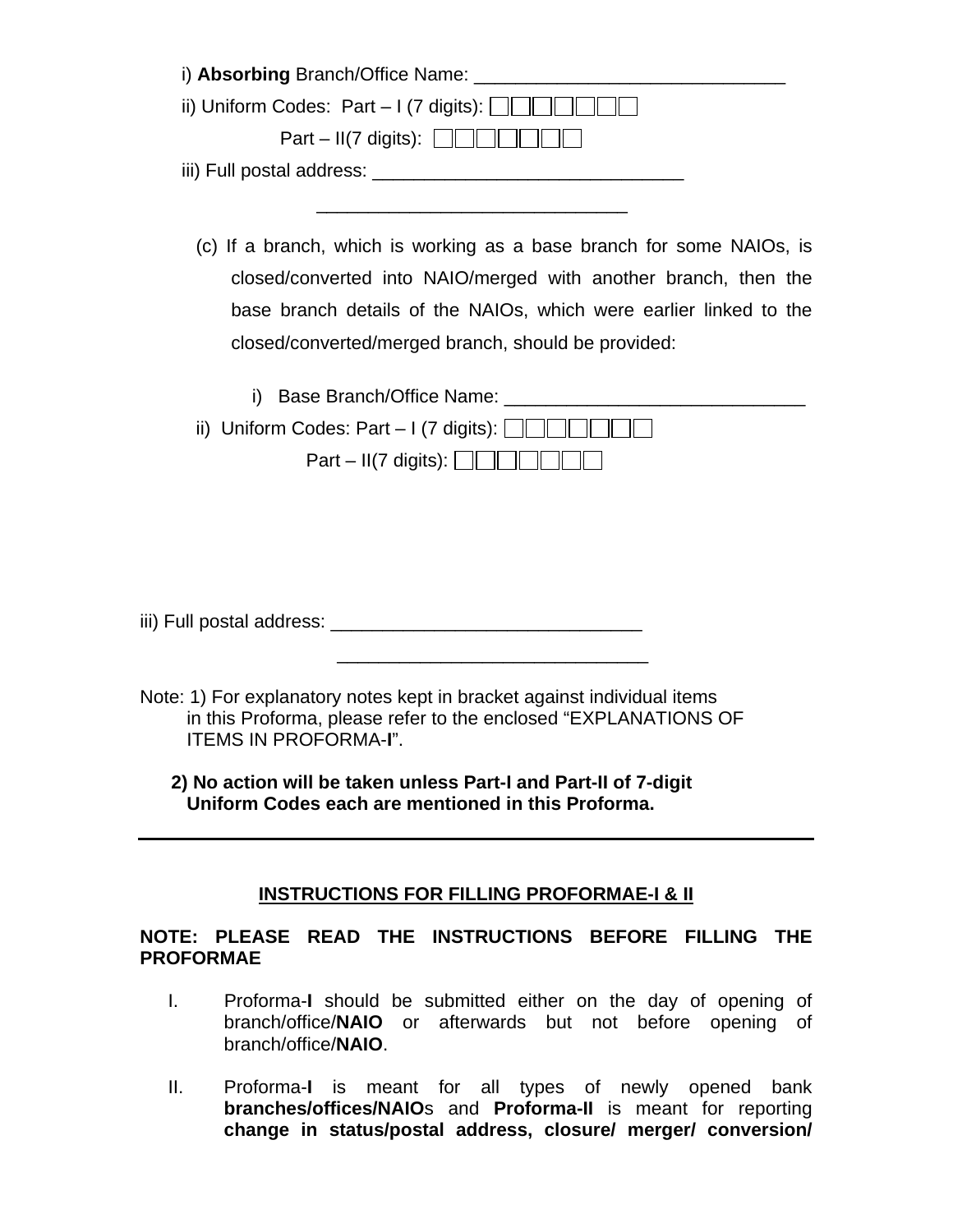**relocation /***upgradation*, etc. of existing bank **branches/offices /NAIO**s.

- *III.* **Uniform code numbers had been so long assigned to administratively independent offices/branches, submitting separate returns to Reserve Bank of India (See explanation at 7(b)). Recently, it has been decided to allot 9-digit uniform codes to Not Administratively Independent Offices (NAIOs - temporary offices), such as stand-alone ATMs***/***extension counter /satellite office/representative office/cash counter/ inspectorate/ collection counter/mobile office/Airport counter/ Hotel counter /Exchange Bureau. However, Proformae for Temporary Office opened at the site of a fair/exhibition, etc. should not be sent to DESACS***.*
- IV. Public Sector Banks, which have been allowed to assign Part I code to their new **branches/offices/NAIO**s should strictly follow the instruction mentioned at III above, at the time of forwarding **Proforma-I** to RBI.
- V. **Upgradation of an NAIO into a full-fledged branch/office should be treated as closure of NAIO and opening of a branch/office. Accordingly, both Proforma – II for NAIO closure and Proforma – I for upgradation into a branch/office should be submitted.**
- VI. Alternatively, if a branch/office is converted into NAIO, then Proforma II for closure of the branch/office and Proforma – I for conversion/opening of the NAIO are required to be submitted.
- VII. **Proforma- I & II** will not be accepted for allotment of Part-I & Part-II/revision of Part-II code unless all items in the Proformae are filled up properly.

### **EXPLANATIONS OF ITEMS IN PROFORMA-I**

### **Item No.1(c):**

**Public sector banks (SBI and its 7 Associates, 19 Nationalised Banks & Industrial Development Bank of India Ltd.) are allowed to assign 7/9-digit Part-I Code Numbers only to their branches/offices/NAIOs and for other banks RBI (DESACS) allots both Part-I & Part-II codes. Each NAIO is**  linked to some independent branch. Last two digits (8<sup>th</sup> & 9<sup>th</sup> digits from the **left) of Part – I code for NAIOs follow the 7-digit Part – I code of the base branch.** 

**UCN** of branches/offices of banks comprises two parts as Part**-I** code and **Part-II** code of 7 digits each; two additional digits are assigned to Part – I code of NAIOs.

**Part-I code** is defined as follows:

• *for branches/offices/NAIOs of commercial banks and other financial institutions:*

**first three digits** *from the left* stand for **bank code next four digits** stand for **branch code last two digits** stand for **NAIO code.**

• *for branches/offices/NAIOs of state/district central co-op. banks, state/central land development banks:*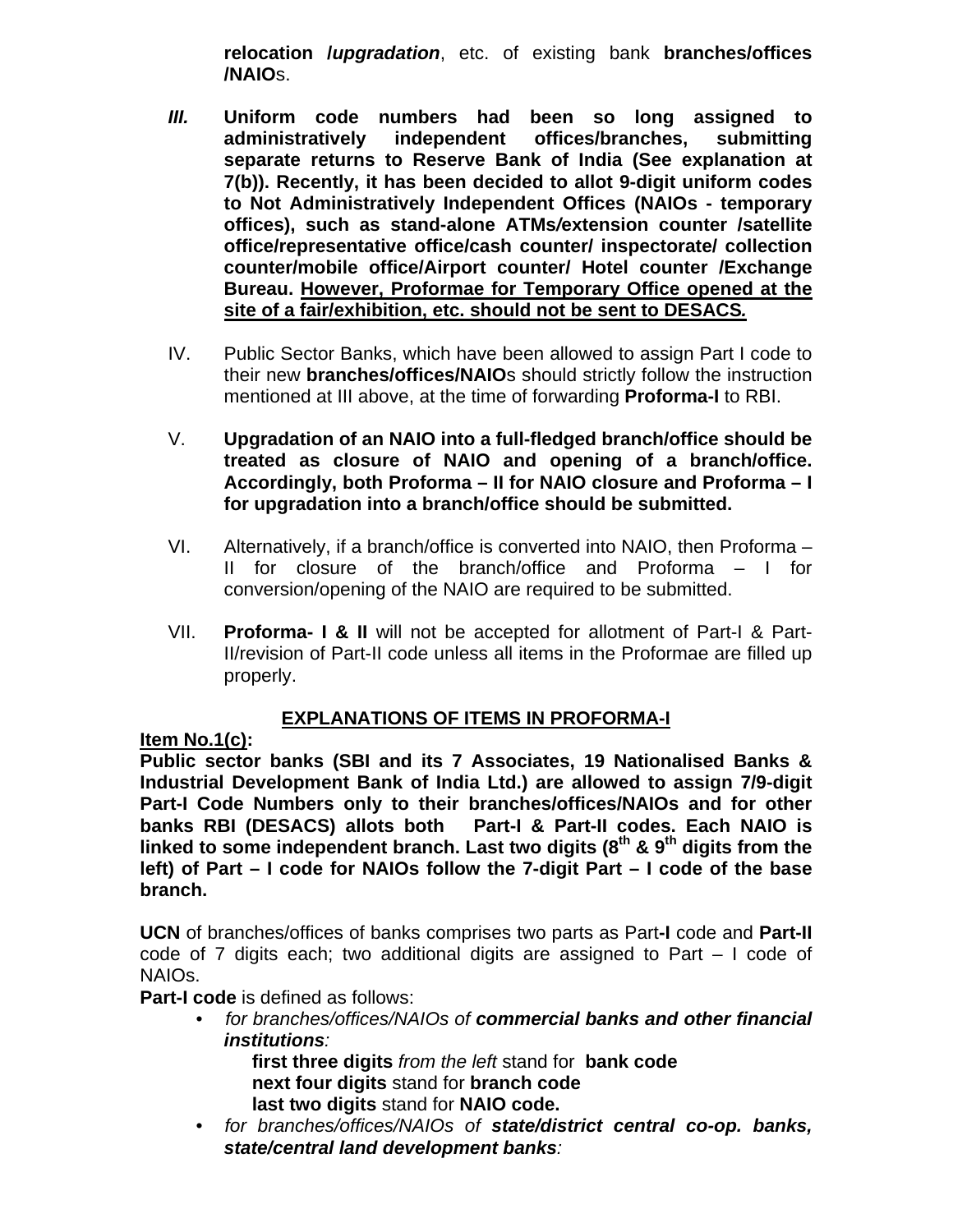**first four digits** *from the left* stand for bank **code next three digits** stand for **branch code last two digits** stand for **NAIO code.** 

• *for branches/offices/NAIOs of other co-op. banks, salary earners' societies, state financial corporations and tours, travels, finance & leasing companies:* 

**first five digits** *from the left* stand for bank **code next two digits** stand for **branch code last two digits** stand for **NAIO code.** 

**Part-II code**, irrespective of different categories of banks, is defined as follows:  **first three digits** *from the left* stand for **district code next three digits** stand for **centre code** within the district **last single digit** stands for **population range code.** 

**Relationship between population range code and population group code is shown below:** 

| Last digit of Part II<br>of the Uniform Code<br><b>Number (Populaiton</b><br>Range code) | <b>Population range</b> | Population<br>Group | Population<br><b>Group Code</b> |
|------------------------------------------------------------------------------------------|-------------------------|---------------------|---------------------------------|
|                                                                                          | <b>Up to 4999</b>       | <b>Rural</b>        |                                 |
| $\mathbf{2}$                                                                             | 5000 to 9999            |                     |                                 |
| 3                                                                                        | 10,000 to 19,999        |                     |                                 |
| $\overline{\mathbf{4}}$                                                                  | 20,000 to 49,999        | Semi-Urban          | $\overline{2}$                  |
| 5                                                                                        | 50,000 to 99,999        |                     |                                 |
| 6                                                                                        | 1,00,000 to 1,99,999    |                     |                                 |
| 7                                                                                        | 2,00,000 to 4,99,999    | <b>Urban</b>        | 3                               |
| 8                                                                                        | 5,00,000 to 9,99,999    |                     |                                 |
| 9                                                                                        | 10 lakhs and above      | <b>Metropolitan</b> |                                 |

#### **Item No.2(a)**:

The name of the **Branch/Office/NAIO** is to be written.

#### **Item No.2(b)**:

Reference letter number and date of authorization/approval issued by RBI is to be mentioned.

#### **Item No.2(c)**:

The Licence No., if already available (as obtained from concerned Regional Offices of RBI) is to be written; otherwise the same should be communicated later on along with Uniform Codes.

#### **Item No.2 (d)**:

The exact date (including month & year) of licence is to be indicated.

#### **Item No.2 (e):**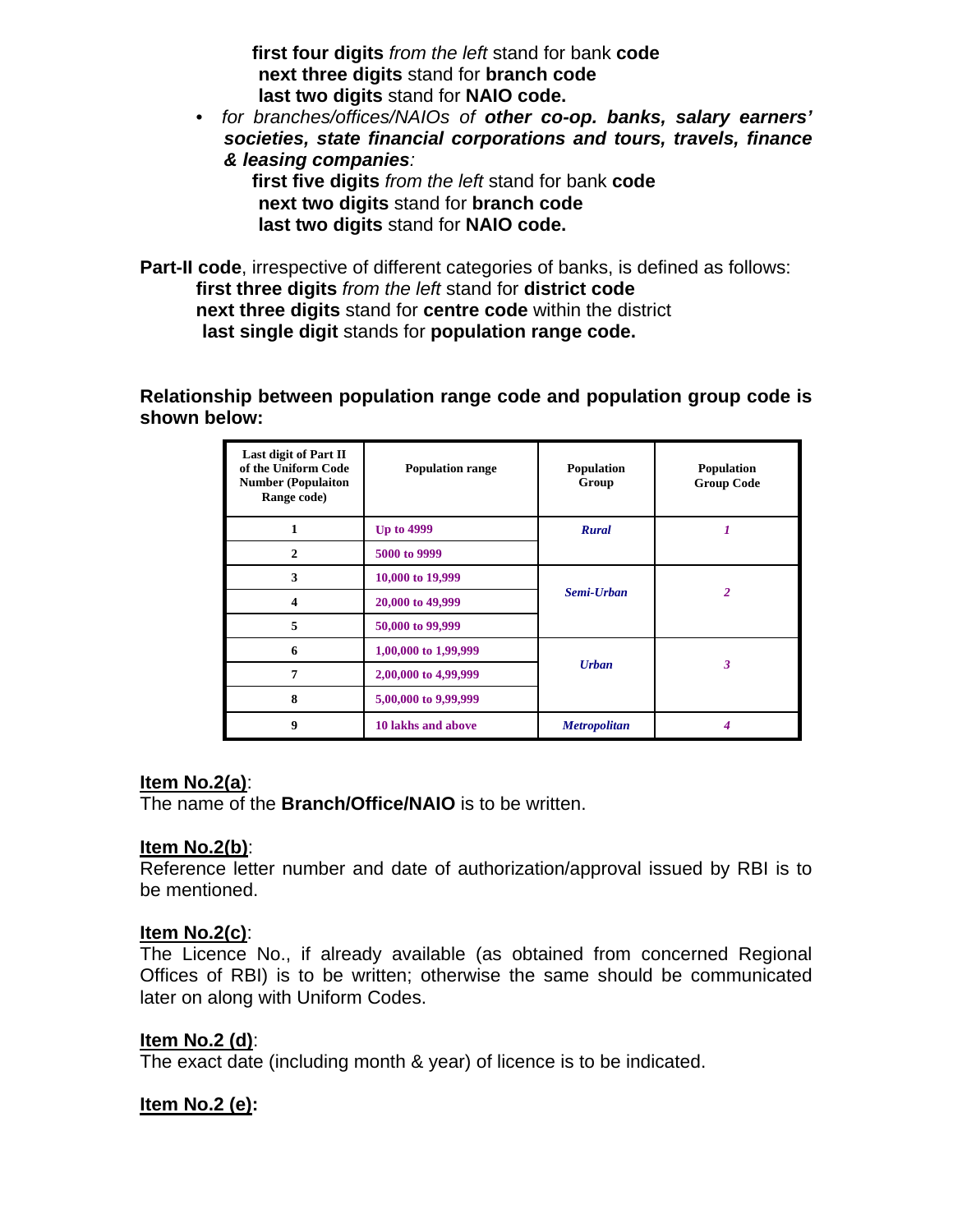In case the branch/office/NAIO is opened after expiry of one year from the date of issuing of licence, please indicate whether licence was re-validated or not and if revalidated please mention the date of re-validation.

### **Item No. 3:**

The exact date of opening including month & year is to be mentioned.

### **Item No. 4.1 to 4.3 and 4.6 to 4.8:**

**The names/numbers/codes are to be written against the appropriate item number. PIN code against item No. 4.3(b) should be indicated. In respect of mobile office and mobile ATM detailed address of the base branch/ office should be reported.** 

### **Item No. 4.4:**

The name of the locality i.e. the exact place, where the branch/office /**NAIO** is located, is to be mentioned. The name of the locality may be the name of village in case the branch/office/**NAIO** is opened in a village. **In case of mobile office or mobile ATM, respective details of the base branch/office should be reported.** 

#### **Item 4.5 & 5(b):**

The names of the Tehsil/Taluka/Sub-division and the Community Development Block with reference to centre name stated at item 5(a) are to be indicated at item Nos. 4.5 and 5(b) respectively.

This may not be applicable in the cases of metropolitan centres.

**In case of mobile office or mobile ATM, respective details of the base branch/office should be reported.** 

#### **Item No.5 (a):**

**The name of the Village/Town/City/Municipality/Municipal Corporation under the jurisdiction of which the locality mentioned at item No.4.4 is included, is to be written. The name of the village is to be written if the branch/office/NAIO is opened in a village, which is a revenue unit/centre. In case of mobile office or mobile ATM, respective details of the base branch/office should be reported.** 

#### **Caution:**

**If the name of the centre in item no. 5(a) is not written correctly, then the branch/office/NAIO may get wrongly classified with incorrect Part-II code. The name of Panchayat/Block/Tehsil/District, etc. should not appear against item Nos. 4.4 & 5(a) unless the branch/office/NAIO is located in the head quarter of the Panchayat/Block/Tehsil/District.** 

#### **Item No. 5(e): (refer Item No. 5(a) also)**

Latest Census population figure of the Centre (revenue unit) where the branch/office/NAIO is located should be stated. Population of whole of Panchayat/Block/tehsil/district, etc., should not be considered. Population of a **revenue centre** can be obtained from Census Handbook/Local Census Authority or from local administration such as District Collector/ Tehsildar/Block Development Officer, etc., and a certificate (in original) to this effect, covering following two aspects, should be collected from the concerned local administration and forwarded: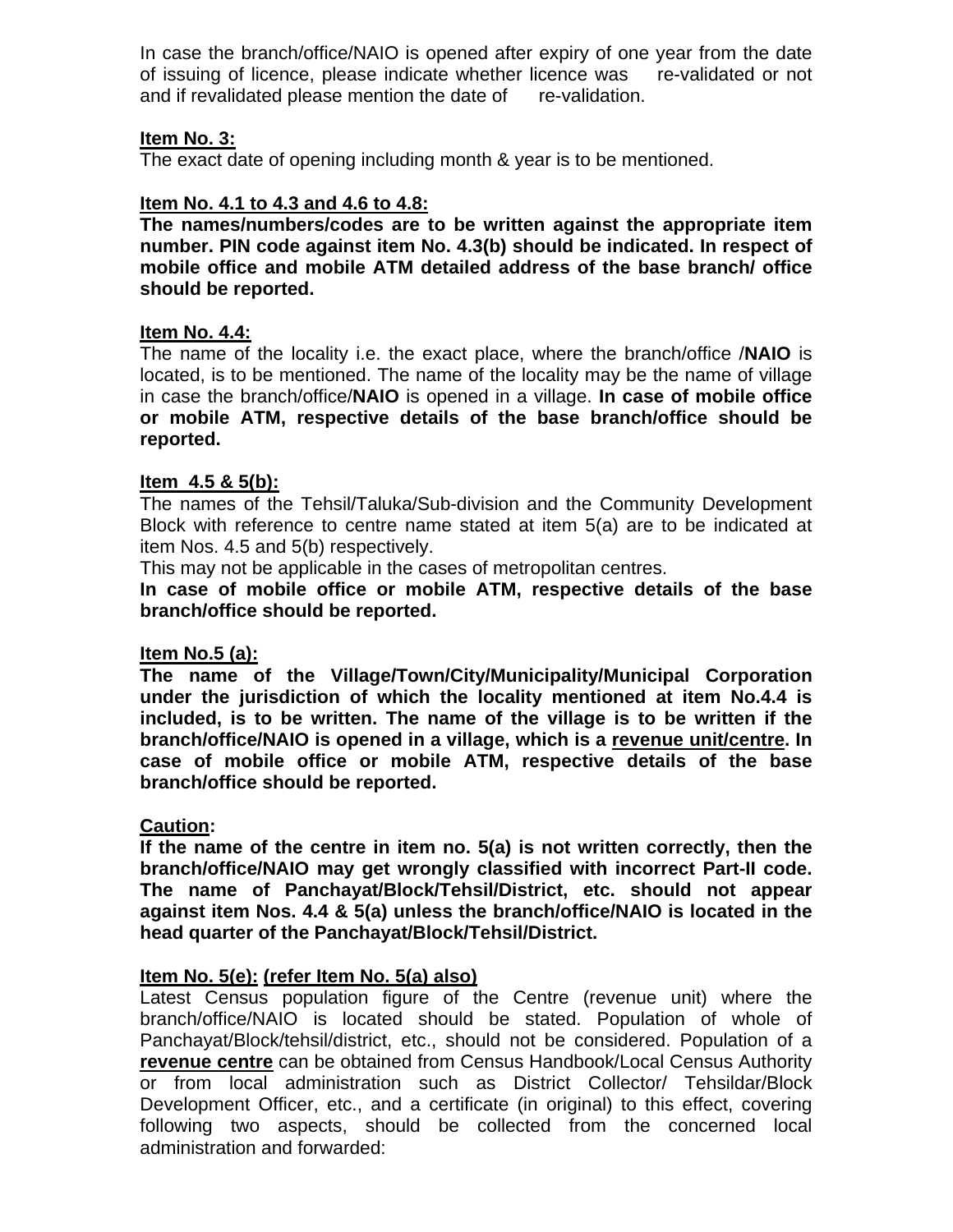- (i) Name of the revenue centre, where the branch/office/NAIO under reference is located.
- (ii) Population of the said revenue centre as per the latest census report.

## **Item No. 6**:

An office is administratively independent, if it maintains separate books of accounts and is required to submit one or more BSR returns to RBI.

If there is no administratively independent branch/office of a regional rural bank or of any other commercial/co-operative bank in the centre (revenue unit), as referred to at item 5(a) above, within the limits of which the new branch/office is located, then put tick mark ( $\sqrt{ }$ ) against "No", otherwise put tick mark ( $\sqrt{ }$ ) against "Yes".

# **Item No.7 (a):**

The names & respective codes of different types (business status) of branches/ offices/NAIOs are listed in categories I to IV below. The appropriate **status** name & corresponding code is to be written.

As the list is not exhaustive, please state exact status of the office/ branch/NAIO under "Any other branch/office/**NAIO** " category:

# **I.** *IN CASE OF ADMINISTRATIVE OFFICE*

| <b>CODE</b> | <b>STATUS NAME</b> |
|-------------|--------------------|
|             |                    |

- **(01) Registered Office**
- **(02) Central/Head Office/Principal Office**
- **(03) Local Head Office**
- **(04) Regional Office/Area Office/Zonal Office/Divisional Office/ Circle Office**

**(05) Funds Management Office** 

- **(06) Lead Bank Office**
- **(07) Training Centre**
- **(09) Any other administrative office (not included above, pl. specify)**

### **II.***IN CASE OF GENERAL BANKING BRANCH*

- **CODE STATUS NAME**
- **(10) General Banking Branch**

# **III.***IN CASE OF SPECIALISED BRANCH*

### *(A) Agricultural Development/Finance Branches*

- **(11) Agricultural Development Branch (ADB)**
- **(12) Specialised Agricultural Finance Branch Hi-Tech.(SAFB Hitech)**
- **(13) Agricultural Finance Branch (AFB)**

# *(B) S.S.I./Small Industries and Small Business Branches*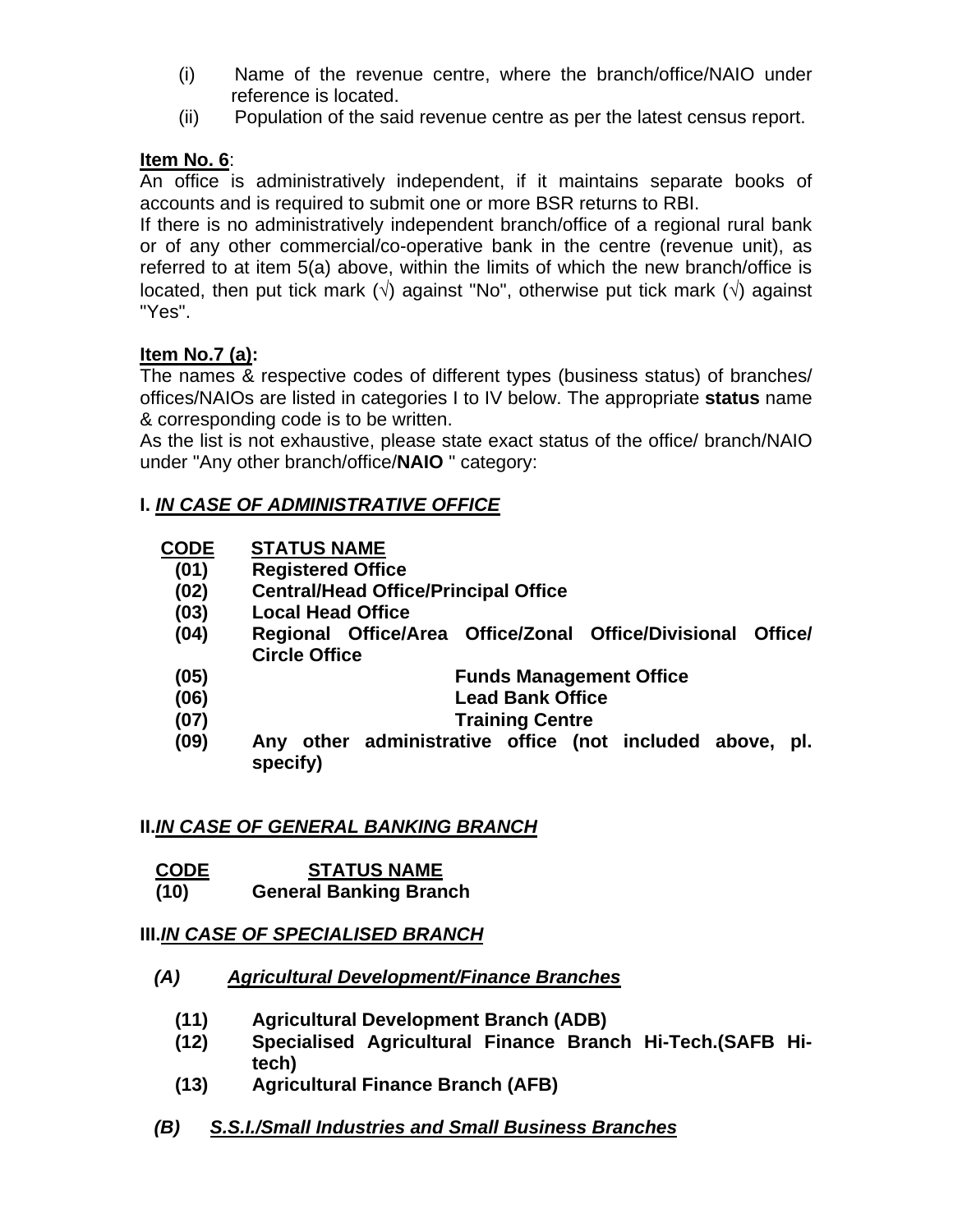- **(16) Small Business Development Branch/office**
- **(17) Small Scale Industries Branch (SSI)**
- **(18) Small Industries & Small Business Branch (SIB)**
- *(C) Industrial/Corporate Finance/Large Advances Branches*
	- **(21) Industrial Finance Branch (IFB)**
	- **(22) Corporate Finance Branch (CFB)**
	- **(23) Hire-Purchase and Leasing Finance Branch**
	- **(24) Industrial Accounts Branch**
	- **(25) Large Advances Branch**
	- **(26) Business Finance Branch**
	- **(27) Mid Corporate Branch**

# *(D) Asset Recovery Management/Industrial Rehabilitation Branches*

**(30) Asset Recovery Management Services Branch (ARMS) (31) Industrial Rehabilitation Branch** 

- *(E) Capital Market/Custodial Services/Merchant/Mercantile Banking Branches*
	- **(35) Capital Market Services Branch (CMS)**
	- **(36) Custodial Services Branch**
	- **(37) Merchant Banking Branch**
	- **(38) Mercantile Banking Branch**
- *(F) Overseas/International Banking Offices/Branches*
	- **(41) International Banking** *Branch/office*
	- **(42) Overseas Branch**
	- **(43) International Business Branch/Office/Centre**
	- **(44) International Exchange Branch**
- *(G) Commercial/Personal Banking Branches*
	- **(47) Non-Resident Indian (NRI) Branch**
	- **(48) Housing Finance Branch**
	- **(49) Personal Banking Services Branch**
	- **(50) Consumer Finance Branch**
	- **(51) Specialised Savings Branch**
	- **(52) Commercial and Personal Banking Branch**
	- **(53) Specialised Commercial Branch**
	- **(54) Draft Paying Branch**
	- **(55) Professionals Branch**
	- **(56) Locker Branch**
	- **(57) Specialised Trading Branch**
	- **(58) Diamond Branch**
	- **(59) Housing Finance Personal Banking Branch**

# *(H) Collection & Payment/Quick(Fast) Service/STARS Branches*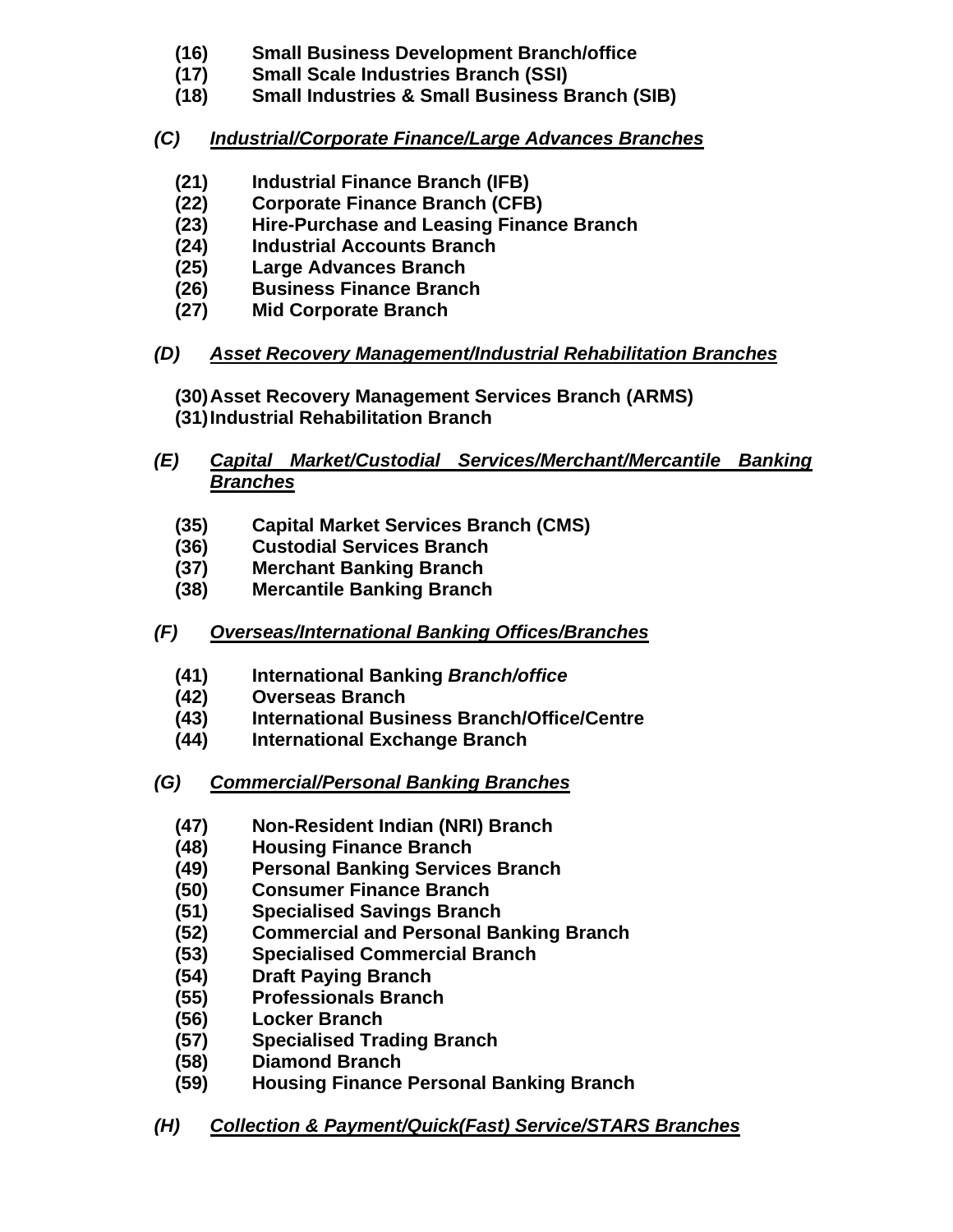- **(63) Service Branch/Clearing Branch/Cell**
- **(64) Collection and Payment Services Branch**
- **(65) Quick Collection Branch**
- **(66) Fast Service Branch**
- **(67) Speedy Transfer and Realisation Services (STARS) Branch**
- *(I) Other type of Specialised Branches*
	- **(71) Treasury Branch (Government Business)**
	- **(72) Stock Exchange Branch**
	- **(73) Auto-Tech Branch**
	- **(74) Fund Transfer Services (FTS) Branch**
	- **(75) Weaker Sections Branch**
	- **(76) Security Services Branch**
	- **(77) Specialised Woman Enterpreneurs Branch**
	- **(78) Specialised Cash Management Services Branch**
	- **(79) Microsafe Branch for Self Help Groups**
	- **(80) Any other category of specialised branch/office (not included above, pl. specify)**

# **IV.** *IN CASE OF NON-ADMINISTRATIVELY INDEPENDENT OFFICE(NAIO)*

- **(85) Extension Counter**
- **(86) Satellite Office**
- **(87) Mobile Office**
- **(88) Service Branch\***
- **(89) Mobile ATM**
- **(90) On-site ATM**
- **(91) Off-site ATM**
- **(92) Representative Office**
- **(93) Exchange Bureau**
- **(99) Any Other NAIOs (not included above, pl. specify)**

# *\* If it is not maintaining separate books of accounts*

### **Item No. 7(b):**

NAIO are Offfices for which separate books of accounts are not maintained and not required to submit BSR returns to RBI. Name of the base branch/office and its Uniform Code Numbers are to be provided with which the accounts of **NAIO(s)** will be mai*n*tained.

### **Item No. 8(ii)(A)(d):**

The appropriate Code among the options listed below is to be indicated:

# **Code: Type of Area**

- (0) Normal area
- (1) Border area
- (2) Disturbed area (High Risk)
- (3) Area affected by natural calamities (flood/earth quake prone area, etc.)
- (4) Area not having adequate transport facility due to snowfall, etc.

# **Note: For further clarification contact or write to**